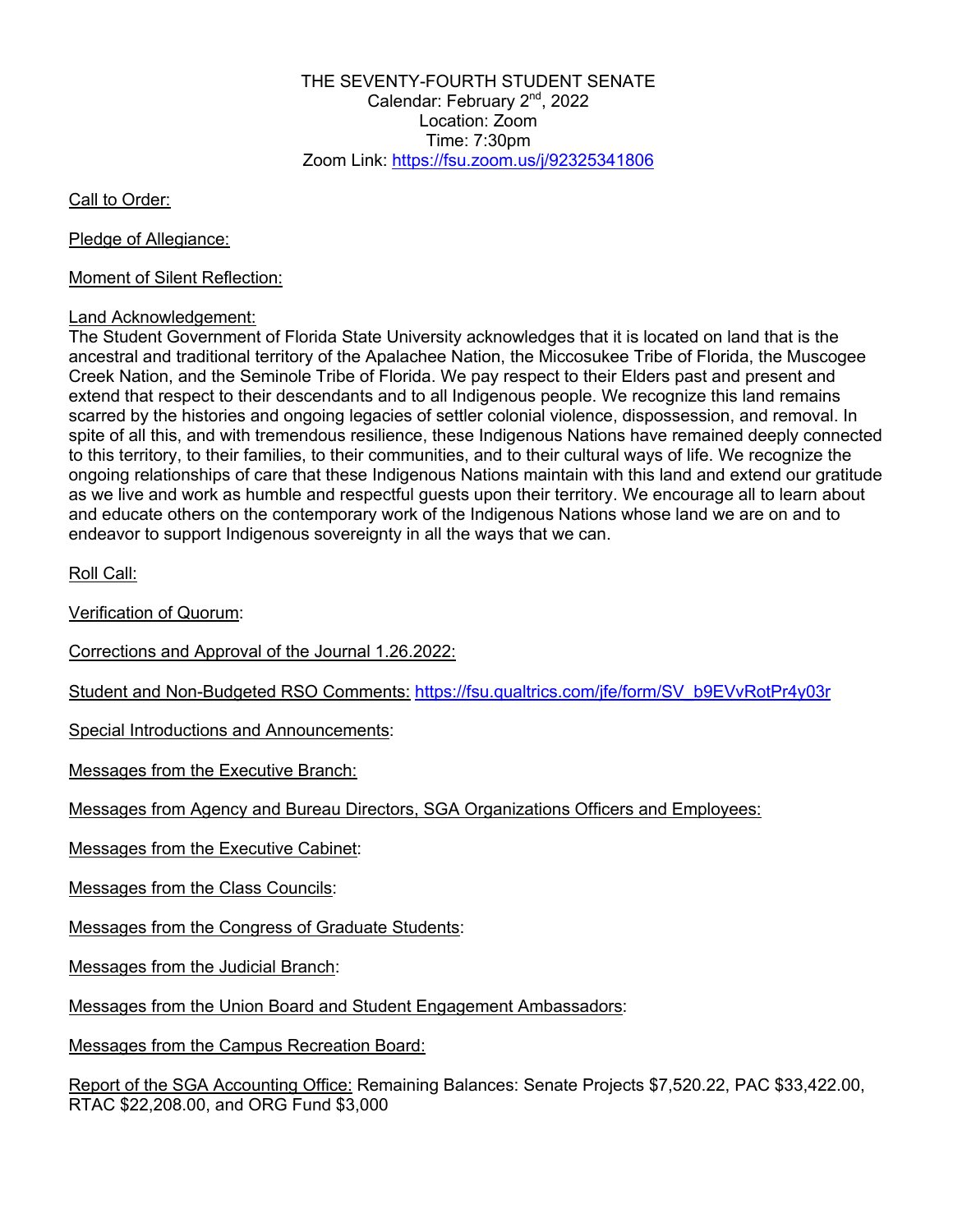### Report of Senate Liaisons:

#### Report of Committees:

- Judiciary
- Internal Affairs
- Budget
- Finance
- Student Life & Academic Affairs
- Rules & Calendar

## Senate Confirmations:

Candidate for 74th Student Senate Historian – Joseph Cofer (1 Applicant) Rodney Wells–74th Student Senate Undergraduate Studies Seat 2 (1 Applicant) Erick Rivers–74th Student Senate Arts & Sciences Seat 8 (1Applicant)

#### Consent Calendar:

| CR 7 | Sponsored by Senator Roy (P)                                                  |
|------|-------------------------------------------------------------------------------|
|      | To fund the Japanese Language and Culture Association, Biomedical Engineering |
|      | Society, Chabad @ FSU, Afro-LatinX Student Association, and Music Teachers    |
|      | National Association at Florida State.                                        |

## Bills First Reading:

Bill 9 Sponsored by Senator Roy (P) To define the role of PAC/RTAC Adjunct Liaison, its appointment, and to change how to deal with voting on funding boards when there's a conflict of interest regarding membership.

### Bill 10 Sponsored by Senator Russell (P) To aid the Executive Cabinet's Chief of Staff with the Candidate Search and Candidate Screening Process by allowing the Secretary of Appointments to also conduct interviews.

## Bills Second Reading:

| Bill 3 | Sponsored by Senator Wang & Senator Gonzalez (P)<br>To grant the Finance Committee the authority to place limitations on<br>funding SGA entities or Registered Student Organizations that commit egregious<br>violations of the Finance Code and to make minor adjustments to the process for the<br>restriction of funds. (Passed in Finance. Passed in Judiciary. Remanded to<br>Finance & Judiciary 1.19. Tabled in Finance 1.25.22. Passed in Finance 2.1.<br>Passed in Judiciary 2.1) |
|--------|--------------------------------------------------------------------------------------------------------------------------------------------------------------------------------------------------------------------------------------------------------------------------------------------------------------------------------------------------------------------------------------------------------------------------------------------------------------------------------------------|
| Bill 5 | Sponsored Senator Wang & Senator Gonzalez (P) Bettley, Little, Myers (Co)<br>Transferring 2,000 in monies from AASU's Expense Category to their Food Category<br>to incentivize events for their Asian American Heritage Month. (Referred to Budget.<br>Passed in Budget 2.1)                                                                                                                                                                                                              |
| Bill 6 | Sponsored Senator Bettley & Senator Gonzalez (P) Barker, Berger, Himatsingani,<br>Rider, Ritzel, Williams (Co)<br>Revising the statute regarding the Senate Projects account to send Bills to the Budget<br>Committee. (Referred to Budget & Judiciary. Passed in Budget 2.1. Tabled in<br>Judiciary 2.1.)                                                                                                                                                                                 |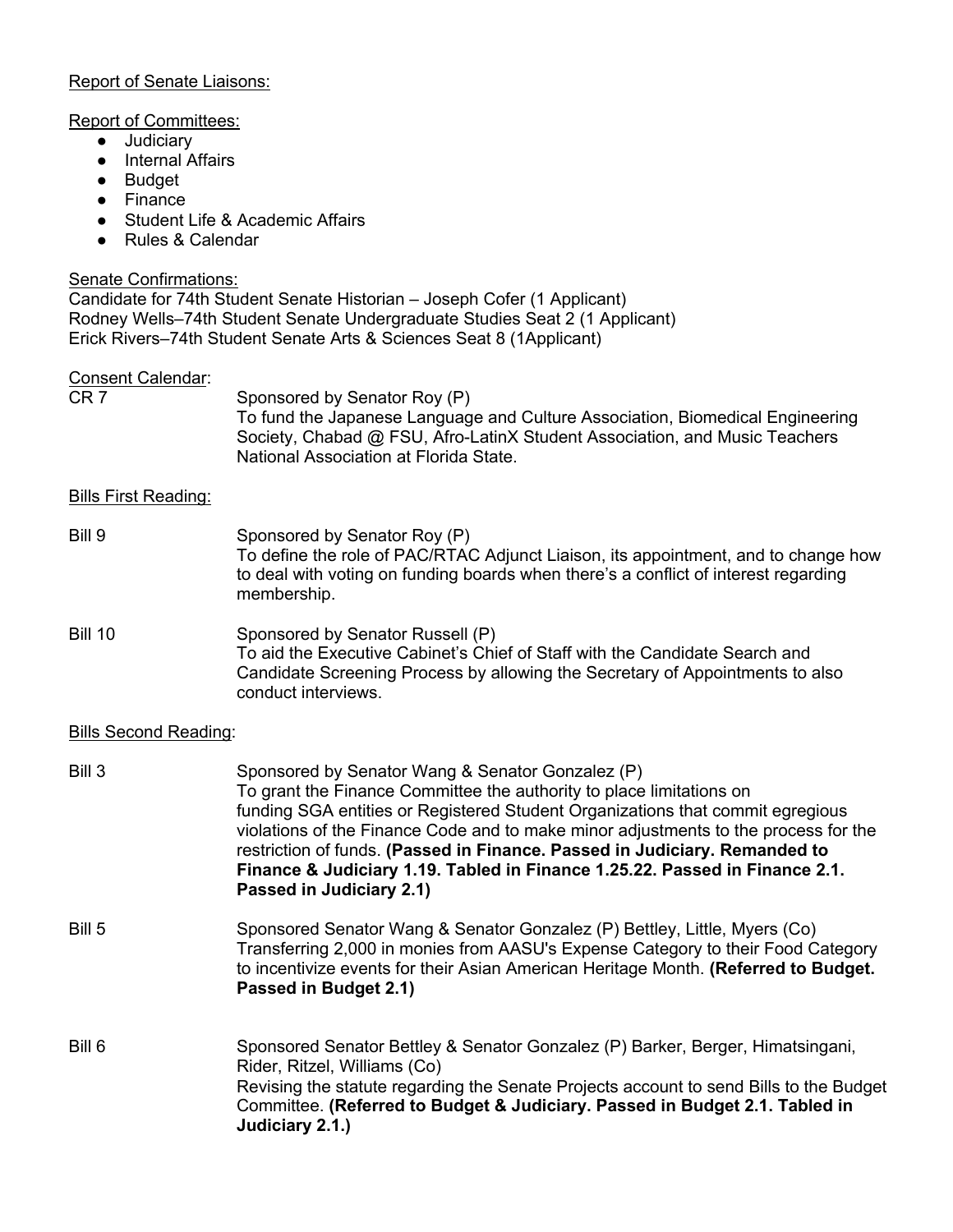| Bill 7 | Sponsored Senator Roy & Senator Nasworthy (P)<br>To define the role of PAC/RTAC Adjunct Liaison, its appointment, and<br>to change how to deal with voting on funding boards when there's a conflict of interest<br>regarding membership. (Referred to Finance & Judiciary. Passed in Finance 2.1.<br>Passed in Judiciary 2.1.) |
|--------|---------------------------------------------------------------------------------------------------------------------------------------------------------------------------------------------------------------------------------------------------------------------------------------------------------------------------------|
| Bill 8 | Sponsored by Senator Hunter & Senator Nemeth (P)<br>To transfer \$2500 from Senate Projects to the Senior Class Council for Golden Week:<br>Spring Spirit Rally. (Referred to Student Life & Finance. Amended and Passed in<br>Student Life 1.27. Amended and Passed in Finance 2.1.)                                           |

# Constitutional Amendments:

| CA <sub>1</sub>                        | Sponsored by Senator Roy (P)<br>To amend Section 7 B of Article V of the FSU Student Senate Constitution to include<br>appointment exceptions to offices defined in statutes.                                                                                                                           |  |
|----------------------------------------|---------------------------------------------------------------------------------------------------------------------------------------------------------------------------------------------------------------------------------------------------------------------------------------------------------|--|
| Resolutions:                           |                                                                                                                                                                                                                                                                                                         |  |
| Resolution 6                           | Sponsored by Senator Drackley (P) Tucker, Diaz, Russell<br>To increase transparency to the student body, specifically those applying for positions<br>within SGA. (Referred to Internal Affairs & Rules and Calendar. Tabled in Internal<br>Affairs 1.24. Amended and Passed in Internal Affairs 1.31.) |  |
| <b>Resolution 7</b>                    | Sponsored by Senator Gonzalez and Senator Bettley (P) Barker, Berger,<br>Himatsingani, Rider, Ritzel, Williams (Co)<br>To expand the Budget Committees purview under Student Senate Rules of Procedure<br>to encapsulate all the responsibilities assigned to us under Student Body Statutes.           |  |
| <b>Resolution 8</b>                    | Sponsored by Senator Roy and Senator Russell (P)<br>To fund the World Affairs Program and the Case Competition Club via SAP.                                                                                                                                                                            |  |
| <b>Resolution 9</b>                    | Sponsored by Senator Roy (P)<br>Rules of Procedure Changes regarding masks and Zoom cameras.                                                                                                                                                                                                            |  |
| Resolution 10                          | Sponsored by Senator Wang (P) Pfeuffer-Ferguson (Co)<br>Honoring the cultural and historical significance of Lunar New Year.                                                                                                                                                                            |  |
| <b>Unfinished Business:</b>            |                                                                                                                                                                                                                                                                                                         |  |
| <b>Statements of Dissent:</b>          |                                                                                                                                                                                                                                                                                                         |  |
| New Business:<br><b>RTAC Elections</b> |                                                                                                                                                                                                                                                                                                         |  |
| <b>Closing Announcements:</b>          |                                                                                                                                                                                                                                                                                                         |  |
| <b>Officer Announcements:</b>          |                                                                                                                                                                                                                                                                                                         |  |
| <b>Advisor Announcements:</b>          |                                                                                                                                                                                                                                                                                                         |  |